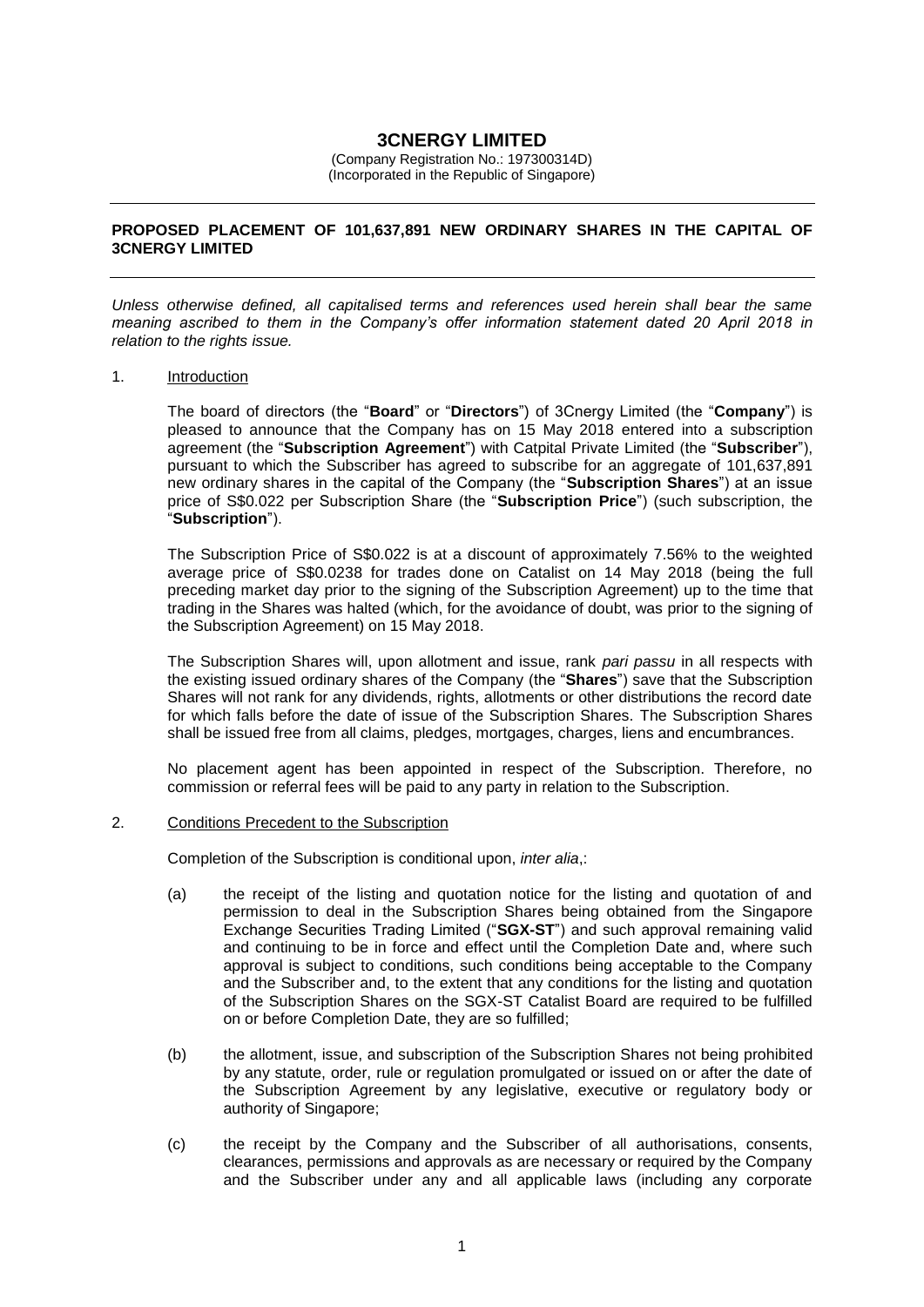approvals and authorisations of the Company and the Subscriber) and third parties, for or in respect of the Subscription;

- (d) the representations and warranties of the Company and each of the Subscriber being true, accurate and correct in all material respects as if made on the date of completion of the Subscription, with reference to the then existing circumstances and the relevant party having performed in all material respects all of its obligations herein to be performed on or before the date of completion of the Subscription; and
- (e) there being no introduction of or any change in any statute, regulation, order, policy or directive or in the interpretation or application thereof by any court or other competent authority which renders it unlawful for the Company or the Subscriber to perform their respective obligations under the Subscription Agreement.

In respect of the condition precedent set out in paragraph 2(a) above, the Company will be submitting an additional listing application to SGX-ST for the listing and quotation notice. The Company will make the necessary announcement once the listing and quotation notice has been obtained from SGX-ST.

## 3. Rationale for the Subscription and Use of Net Proceeds

Following the close of the Rights Issue, an aggregate of 101,637,891 Rights Shares out of a maximum 1,533,526,989 Rights Shares (determined as the Books Closure Date) remained unsubscribed (such 101,637,891 Rights Shares, the "**Unsubscribed Rights Shares**").

The Board is of the view that it is in the Company's best interests if subscribers could be procured for such number of Shares equivalent to the number of the Unsubscribed Rights Shares (being the Subscription Shares) in order that the Company may raise an amount equivalent to the proceeds of the Rights Issue as if all the Rights Shares had been fully subscribed for.

When the Subscription Shares are allotted and issued in full, the estimated net proceeds from the Subscription after deducting expenses incurred in connection with the Subscription is expected to amount to approximately S\$2,236,033.60. The Company intends to utilise 100% of the net proceeds for the purposes of (i) repaying the Term Loans; and (ii) financing working capital requirements of the Group. The proceeds arising from the Subscription shall be used in the same manner as the net proceeds arising from the Rights Issue as disclosed in the Company's offer information statement dated 20 April 2018.

The Company will make an announcement as and when the proceeds from the Subscription are materially disbursed and whether such a use is in accordance with the stated use. Where there is any material deviation from the stated use of proceeds, the Company will announce the reasons for such deviation.

Pending the deployment of the proceeds from the Subscription, such proceeds may be placed as deposits with financial institutions or invested in short-term money markets or debt instruments or for any other purposes on a short-term basis as the Directors may deem fit, from time to time.

For the purposes of Rule 810(1)(c) of the Catalist Rules, the Directors are of the opinion that:

- (i) after taking into consideration the present bank facilities of the Group (which have been fully drawn down as at the date hereof) and the net proceeds of the Rights Issue, the working capital available to the Group is sufficient to meet its present requirements and the Subscription is being undertaken for the reasons stated above; and
- (ii) after taking into consideration the present bank facilities (which have been fully drawn down as at the date hereof), the net proceeds of the Rights Issue and the net proceeds arising from the Subscription, the working capital available to the Group will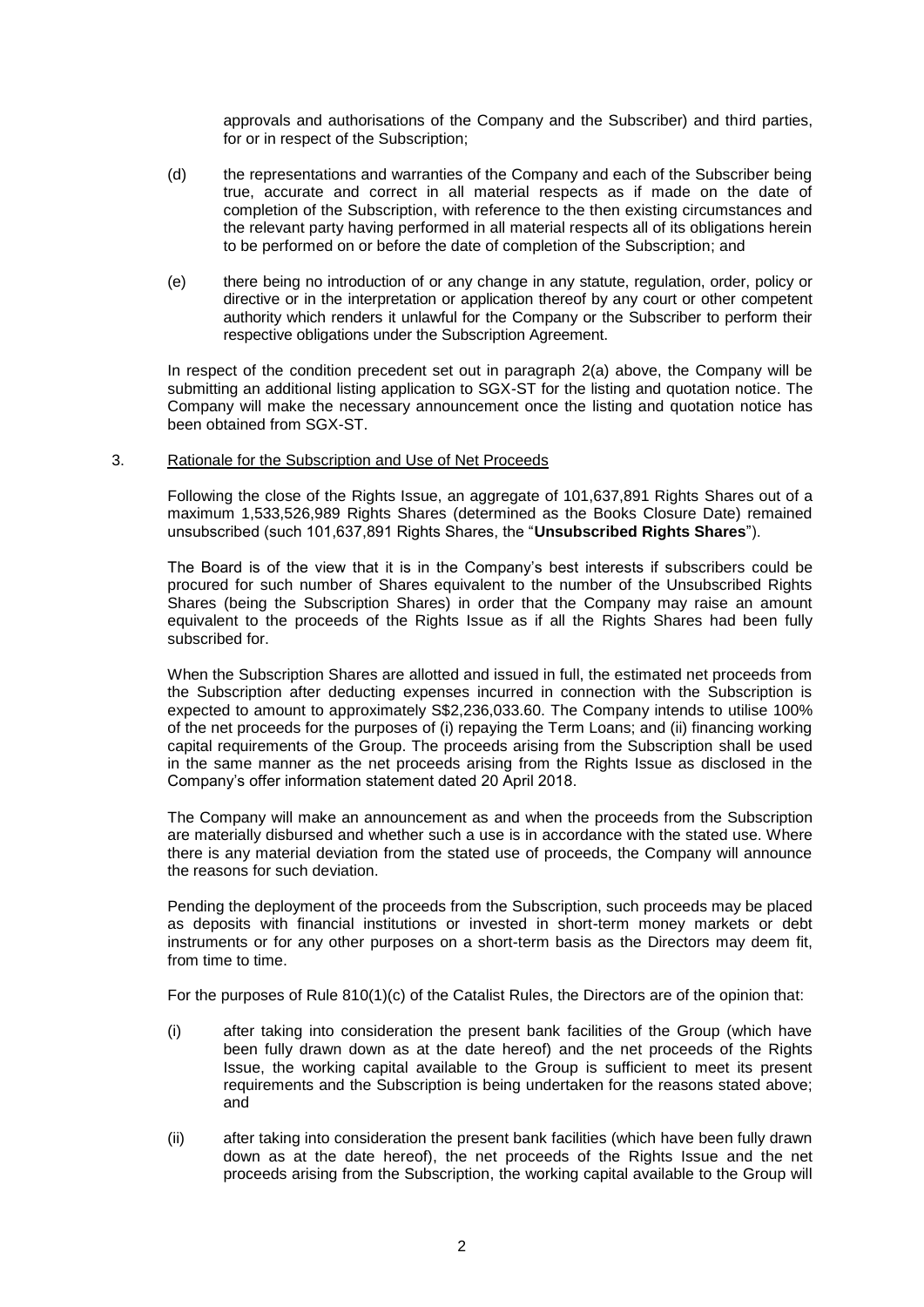be sufficient to meet its present requirements.

#### 4. Information on the Subscriber and how the Subscriber was identified

The details of the Subscriber are as follows:

| Name of Subscriber       | <b>Number of Subscription Shares</b><br>subscribed for |  |
|--------------------------|--------------------------------------------------------|--|
| Catpital Private Limited | 101.637.891                                            |  |

The Subscriber was introduced to the Company by a controlling shareholder of the Company as a strategic investor. The Subscriber's subscription of the Subscription Shares is for investment purposes only. The Subscriber is a company incorporated in Singapore with its principal business in investment holding. The beneficial owner of the Subscriber is Mr Lim Eng Hock.

The Subscriber is not an associate of a Director or substantial shareholder of the Company and does not fall within the categories set out in Rule 812(1) of the Listing Manual.

5. Moratorium

The Subscriber has undertaken to the Company that it shall not, for a period of 6 months commencing from and including the date of issue and allotment of the Subscription Shares to it, directly or indirectly offer, sell, contract to sell, transfer, pledge, grant any option to purchase, grant any security over, encumber or otherwise dispose of, any of the Subscription Shares.

6. Financial Effects of the Subscription

The financial effects of the Subscription on the Company and its subsidiaries (the "**Group**") set out below are purely for illustrative purposes only and do not reflect the future financial position or performance of the Company or the Group after completion of the Subscription.

The financial effects have been computed based on the audited consolidated financial statements of the Group for the financial year ended 31 December 2017 and on the following assumptions:

- (a) the effect of the Subscription on the net tangible asset ("**NTA**") per Share is computed based on the assumptions that (i) 1,431,889,098 Rights Shares have been issued pursuant to the Rights Issue; and (ii) the Subscription was completed on 31 December 2017; and
- (b) the effect of the Subscription on the earnings per Share ("**EPS**") is computed based on the assumptions that (i) 1,431,889,098 Rights Shares have been issued pursuant to the Rights Issue; and (ii) the Subscription was completed on 1 January 2017.

|                                   | <b>Before completion</b><br>of the Subscription | <b>After completion</b><br>of the Subscription |
|-----------------------------------|-------------------------------------------------|------------------------------------------------|
| Issued and paid-up share capital  | S\$175,585,631                                  | S\$177,821,665                                 |
| Number of Shares                  | 2,965,416,087                                   | 3,067,053,978                                  |
| NTA per Share (cents)             | 4.02                                            | 3.96                                           |
| Weighted average number of Shares | 2,808,912,305                                   | 2,910,550,196                                  |
| EPS (cents)                       | (0.12)                                          | (0.12)                                         |